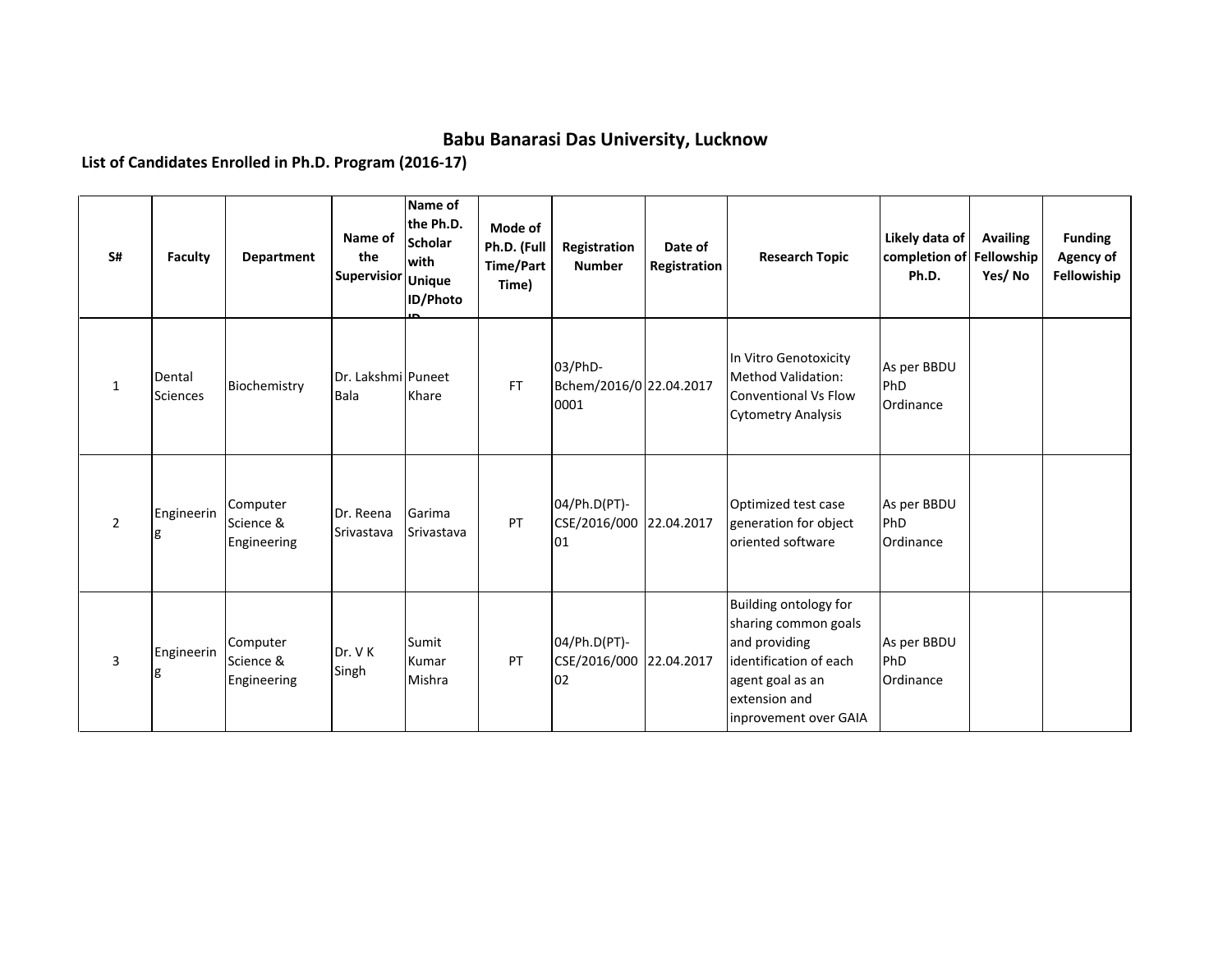| $\overline{4}$ | Engineerin Electrical<br>g | Engineering                           | Dr.<br><b>Seethalaks</b><br>hmi K. | Nikita<br>Gupta               | PT  | 04/Ph.D(PT)-<br>EE/2016/0000 22.04.2017<br>1  |            | Mitigation of power<br>quality issues due to<br>integration of distributed PhD<br>generation system in<br>Distribution system | As per BBDU<br>Ordinance        |  |
|----------------|----------------------------|---------------------------------------|------------------------------------|-------------------------------|-----|-----------------------------------------------|------------|-------------------------------------------------------------------------------------------------------------------------------|---------------------------------|--|
| 5              | Engineerin<br>g            | Mechanical<br>Engineering             | Dr. Vivek<br>Srivastava            | Shashank<br>Kumar<br>Kushwaha | PT  | 04/Ph.D(PT)-<br>ME/2016/000<br>01             | 22.04.2017 | Analysis of under water<br>welding technology                                                                                 | As per BBDU<br>PhD<br>Ordinance |  |
| 6              | Hotel<br>nt                | Manageme   Food & Nutrition   Kanchan | Dr.<br>Singh                       | Sonal<br>Jakhmola             | PT  | 05/PhD-<br>F&N/2016/000 27.04.2017<br>01      |            | Formulation,<br>Development and<br>Nutritive analysis of<br>value added products<br>preapred by busing<br>Spirulina           | As per BBDU<br>PhD<br>Ordinance |  |
| $\overline{7}$ | Manageme<br>nt             | Management                            | Dr. Anchal<br>Rastogi              | Afreen<br>Hasan               | FT. | 06/PhDMgmt/<br>2016/00001                     | 22.04.2017 | Analysis of buying<br>behaviour of women in<br>rural areas of lucknow<br>and faizabad region<br>towards cosmetics<br>products | As per BBDU<br>PhD<br>Ordinance |  |
| 8              | Legal<br><b>Studies</b>    | Law                                   | Dr. Rohit P. Axita<br>Shabran      | Srivastava                    | PT  | 09/Ph.D(PT)-<br>Law/2016/000 22.04.2017<br>02 |            | Role of Indian Legislature<br>in curbing child<br>trafficking in India-A<br>Socio-Legal Study                                 | As per BBDU<br>PhD<br>Ordinance |  |